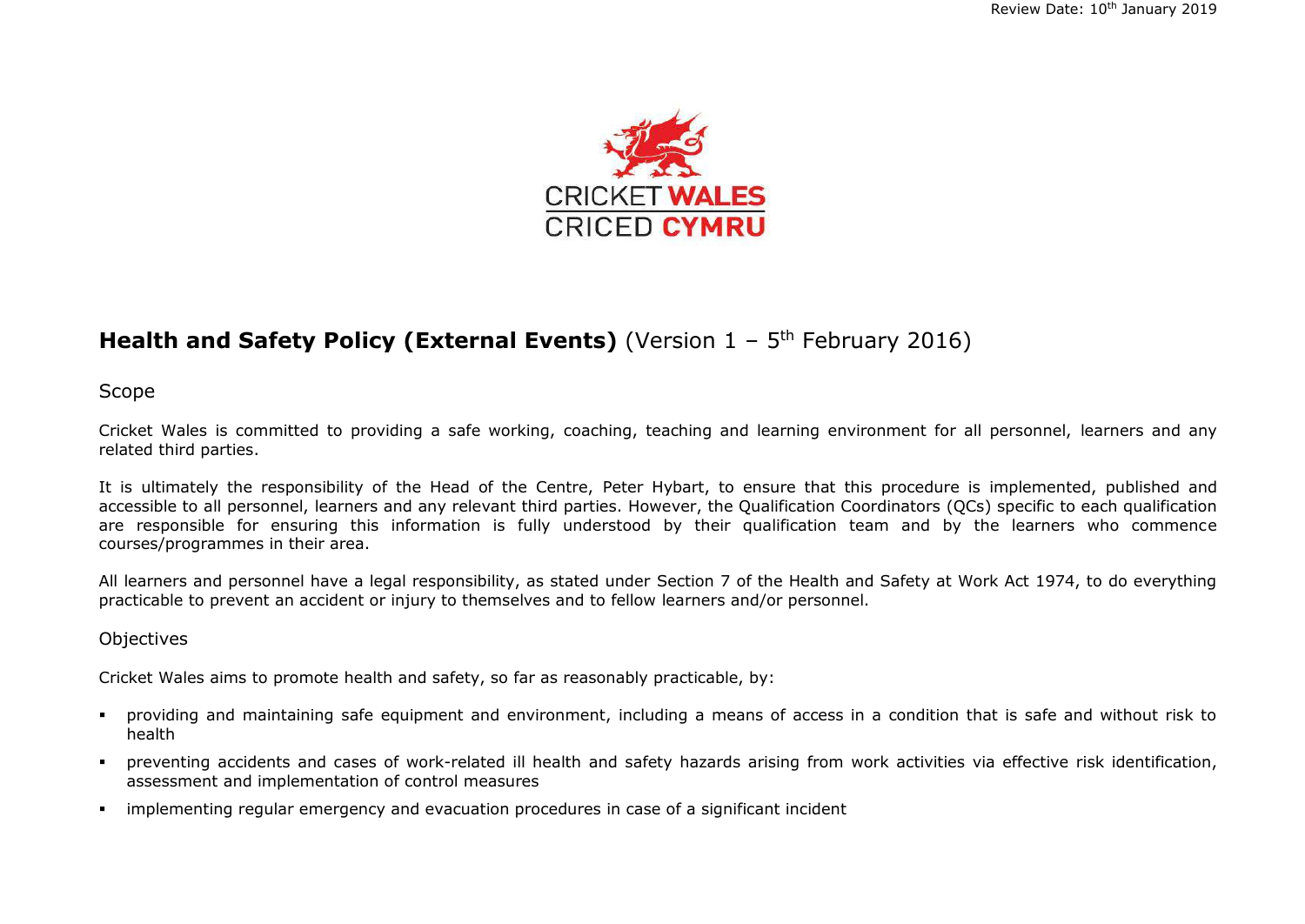- protecting the health and safety and welfare of individuals and vulnerable learners via systematic risk management
- engaging with learners, personnel and any related third parties, to provide providing relevant information, instruction, training and supervision, as is necessary to ensure health and safety
- providing adequate training and allocating appropriately qualified members of personnel to identify and control potentially hazardous situations/environments
- complying with statutory regulation on health and safety and welfare of learners, personnel and any related third parties

This list is not exhaustive and represents general principles followed by Cricket Wales in respect of health and safety.

#### Risk Assessment Procedures

Cricket Wales ensure that suitable and sufficient control measures are in place to reduce identified risks in the delivery of all courses/programmes.

All personnel required to conduct risk assessments will be given the appropriate training and/or will be made aware of what is expected of them in advance. All recorded risk assessments are made available to all relevant staff who must ensure that all control and/or recovery measures plans are complied with and related actions recorded.

Where tutors/assessors identify additional risks which were not previously identifies, or where a current risk assessment is not in place risk assessment must be conducted.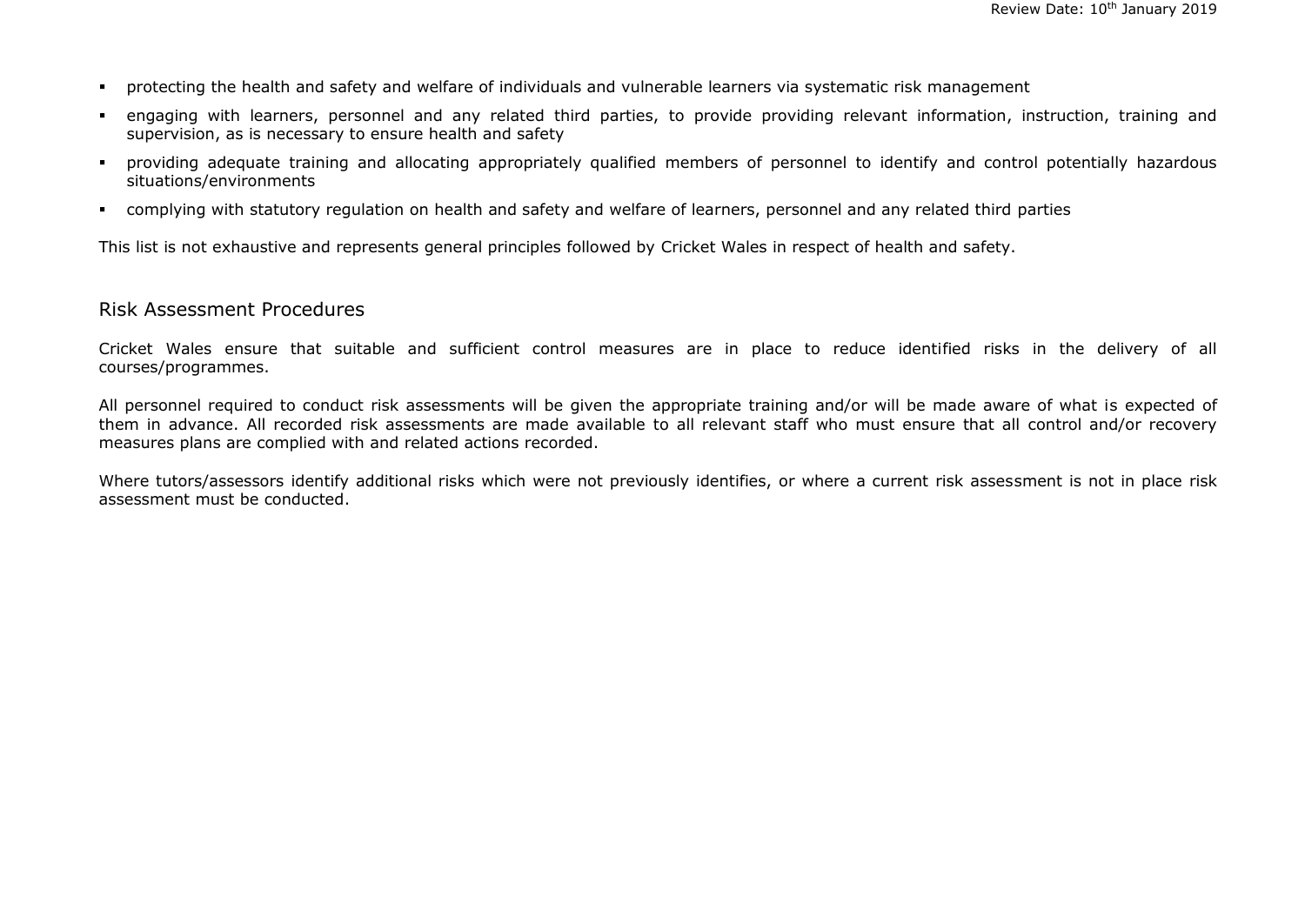# Risk Assessment Record

| Location/Site      |                                                                            |                                                     |                                                   |                                                                                                |                                                            |
|--------------------|----------------------------------------------------------------------------|-----------------------------------------------------|---------------------------------------------------|------------------------------------------------------------------------------------------------|------------------------------------------------------------|
| Activity           |                                                                            |                                                     |                                                   |                                                                                                |                                                            |
| Risk assessor      |                                                                            | Date                                                |                                                   |                                                                                                |                                                            |
| Hazard Description | Cause and Consequence<br>(what causes the hazard<br>and why is it harmful) | Control Measures in<br>Place (preventive<br>action) | Recovery Measures in<br>Place (corrective action) | Severity/level of risk<br>(low/medium/high based on<br>evaluation of likelihood and<br>impact) | Action Completion<br>Details (date and<br>nominated staff) |
|                    |                                                                            |                                                     |                                                   |                                                                                                |                                                            |
|                    |                                                                            |                                                     |                                                   |                                                                                                |                                                            |
|                    |                                                                            |                                                     |                                                   |                                                                                                |                                                            |
|                    |                                                                            |                                                     |                                                   |                                                                                                |                                                            |
| Signed             |                                                                            |                                                     | Time risk assessment completed                    |                                                                                                |                                                            |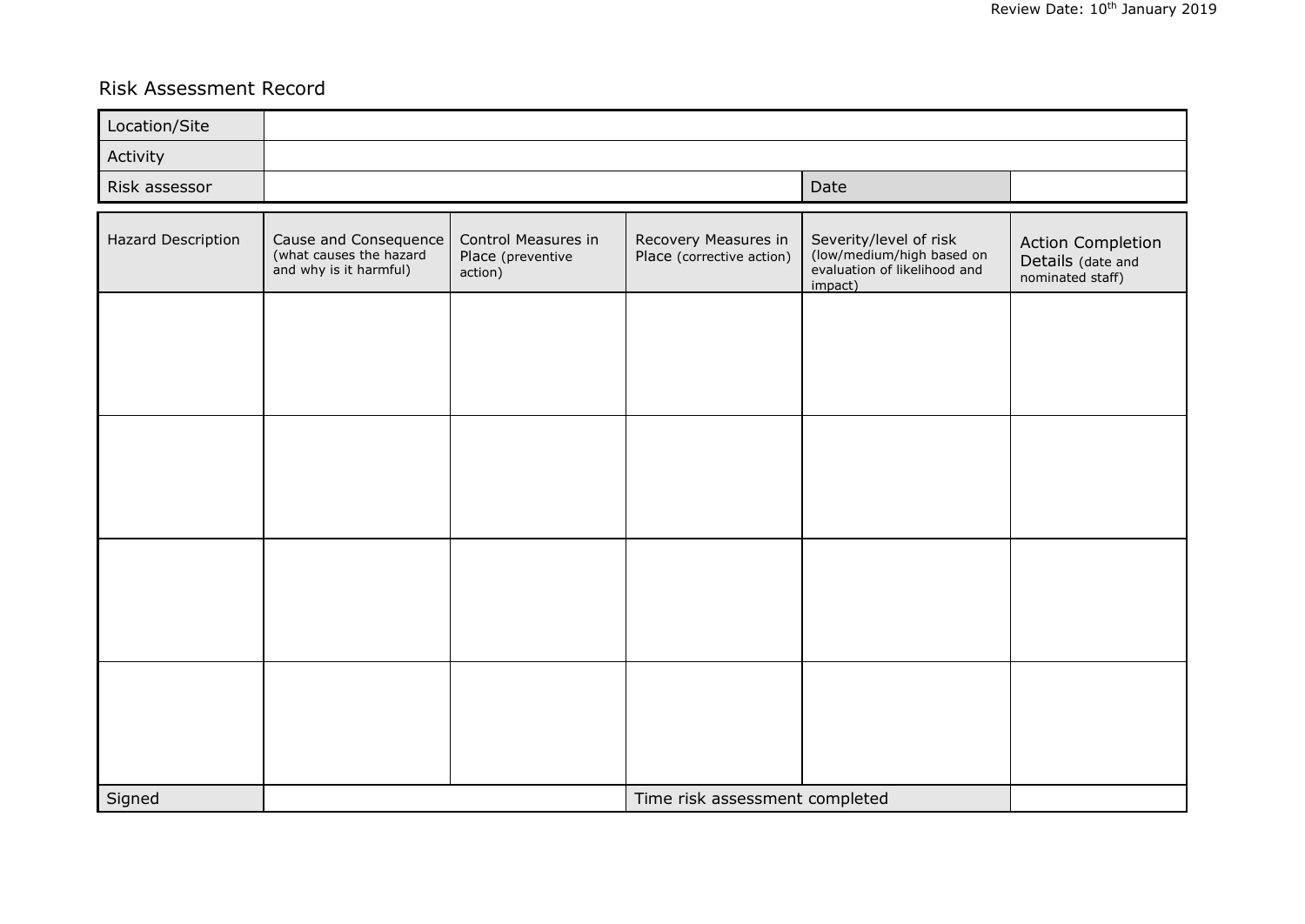### First Aid Procedure

The nominated/appointed individuals(s) are:

First-aiders

Course Organiser and Lead Tutor

Details provided at commencement of course

All confirmed nominees are appropriately qualified first-aiders, holding current first-aid certificates. Therefore, one of the first-aiders listed above must be contacted in the event of an incident occurring, to administer any first aid required. It is important that all issues where a first-aider has been involved are recorded in the necessary incident logbook(s) which accompany the first-aid box(es).

Whenever learners are present, to attend for a component of a course/programme, their tutor/assessor is responsible for making them<br>aware of whom their nominated First- aiders are and where they can be found (they are requ First- aiders are and where they can be found (they are required to be on site at the time of a course/programme taking place).

The first aid box(es) are located:

At Course Venue

Nominated first aiders are also provided with appropriate first-aid equipment.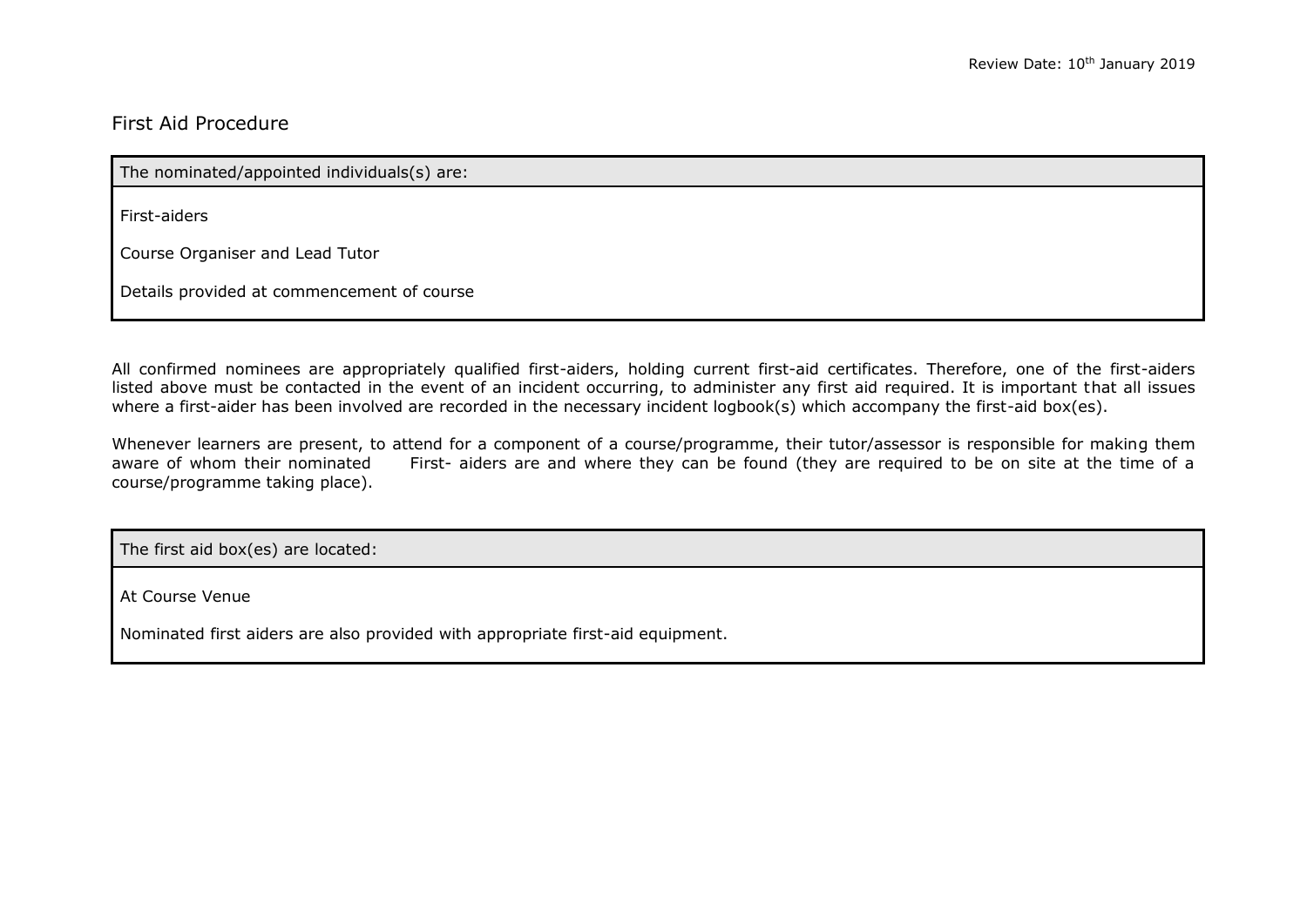### Accident Reporting

During a course the Tutor, Assessor, individual(s) in charge of the event (possible via delegation) involved in the accident/incident is responsible for ensuring that an investigation takes place and than an accident/incident/near miss report is completed.

In the case of an injury, following appropriate care for the injured individual, the Tutor/ Assessor/individual(s) in charge of the event must inform the nominated person Kerry Lloyd at Cricket Wales.

The Accident Report Form should be forwarded immediately via the quickest route to enable details to be recorded and any actions noted.

Please note that delivery/assessment sites might also have their own recording procedures which will also need to be followed.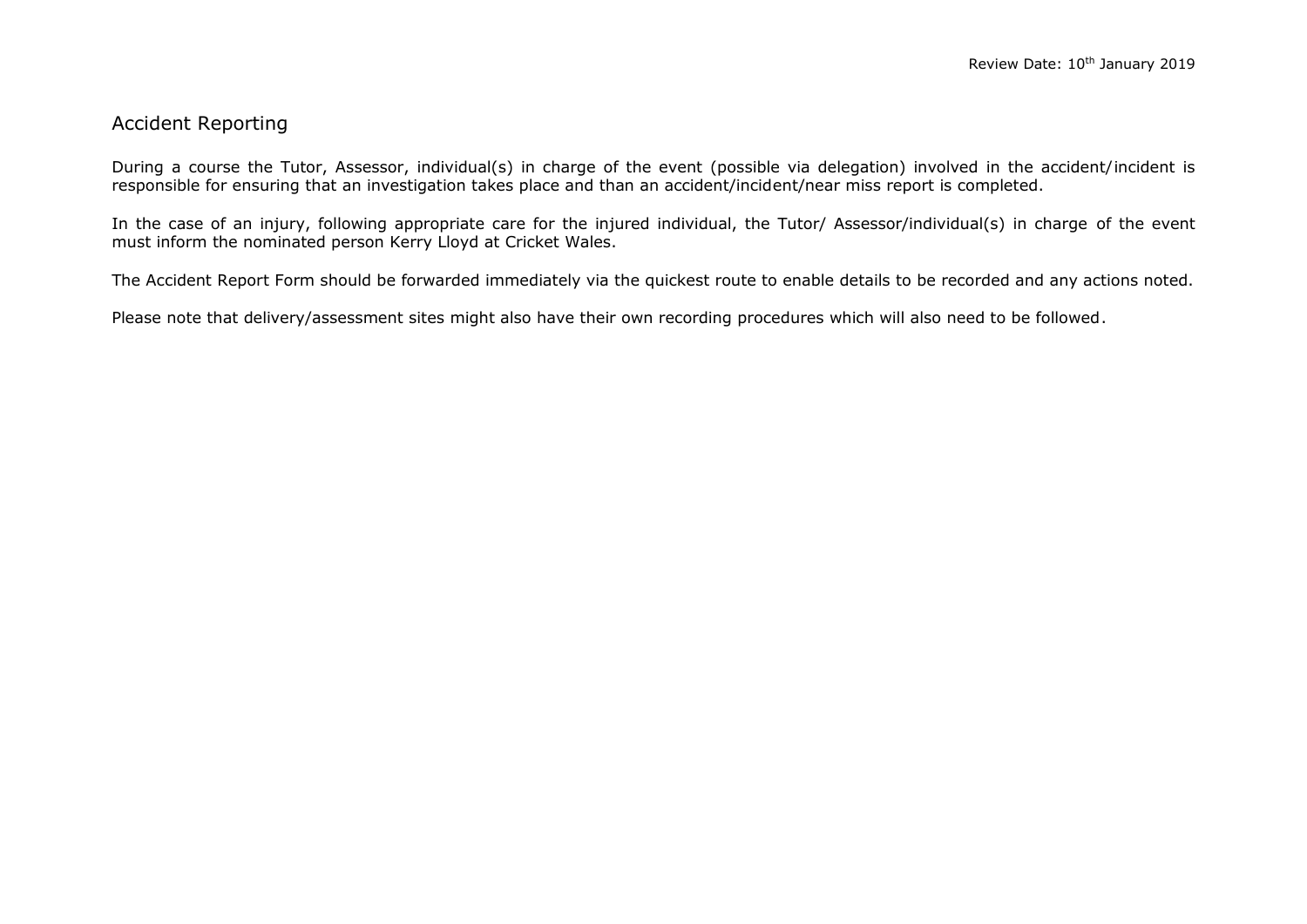# Accident Report

| Date, time, location and event details where the incident took place |      |  |  |
|----------------------------------------------------------------------|------|--|--|
| Date                                                                 | Time |  |  |
| Location (Venue)                                                     |      |  |  |
| Event details<br>(eg Qualification title and course<br>number)       |      |  |  |

| Injured persons details |          |  |  |
|-------------------------|----------|--|--|
| Name:                   |          |  |  |
| Occupation:             |          |  |  |
| Date of birth:          |          |  |  |
| Address:                | Postcode |  |  |
| Tel:                    |          |  |  |
| Email:                  |          |  |  |

| Details of all persons involved - insert details of all individuals actually involved in near miss, incident or accident |      |                |  |
|--------------------------------------------------------------------------------------------------------------------------|------|----------------|--|
|                                                                                                                          | Name | Contact number |  |
|                                                                                                                          |      |                |  |
|                                                                                                                          |      |                |  |
| 3                                                                                                                        |      |                |  |
| 4                                                                                                                        |      |                |  |
|                                                                                                                          |      |                |  |